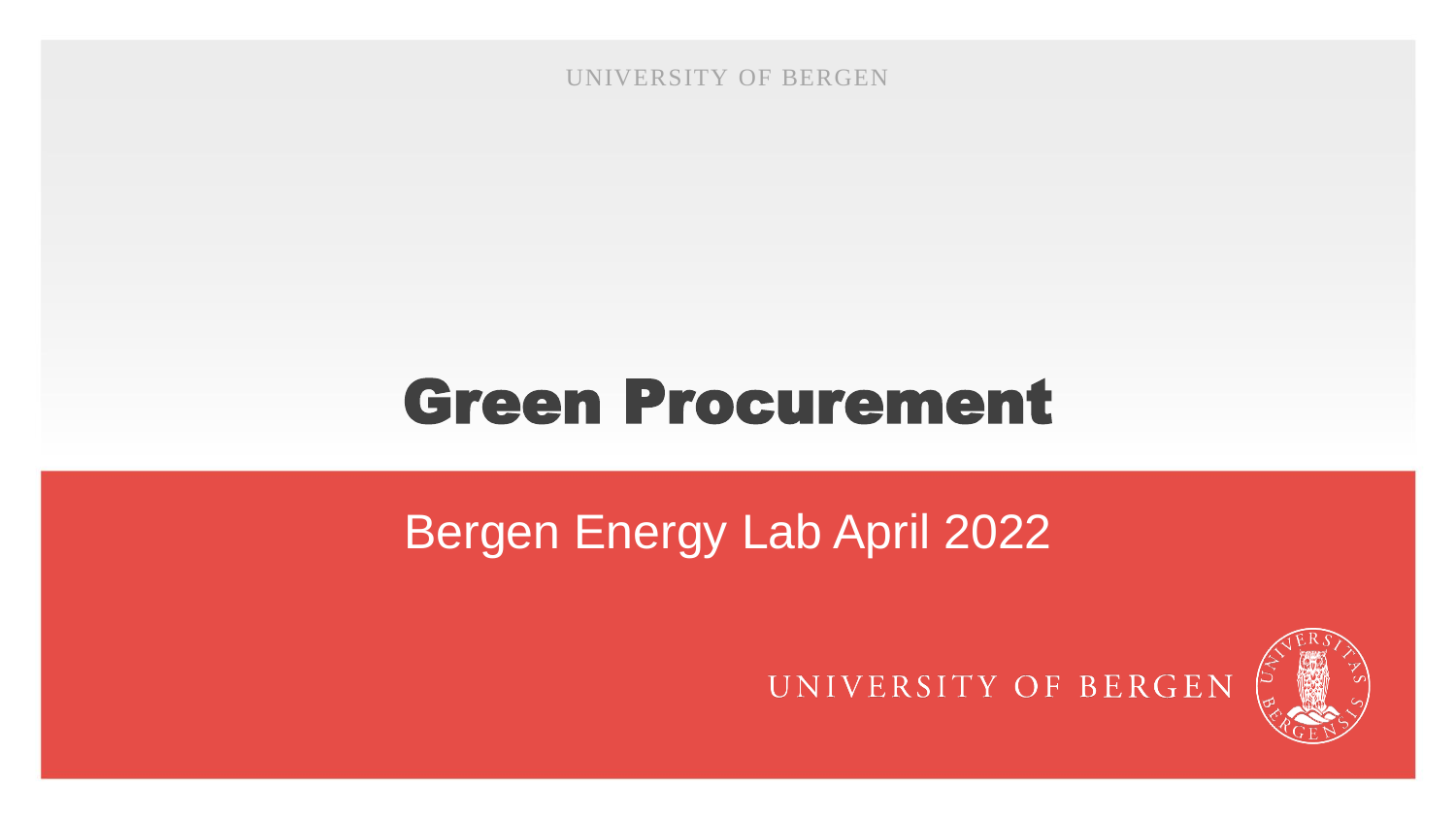#### Introduction

- Legal perspective
- How does European public procurement regulation facilitate green public procurement and what are the basic requirements to environmental considerations in procurement procedures?
- Start with
	- Brief introduction to the public procurement regulation
	- What is green public procurement?

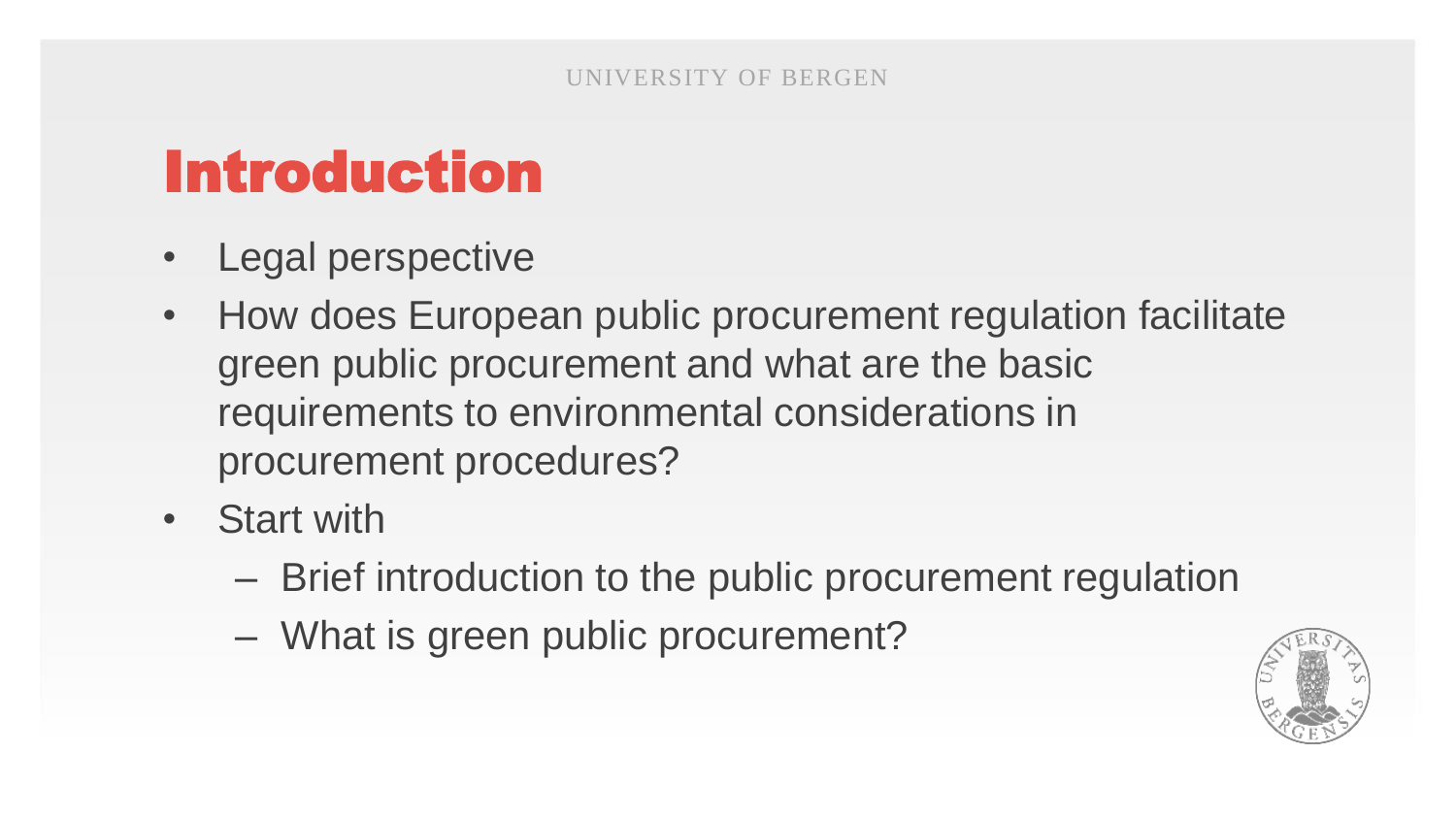# Public Procurement Regulation

- Three directives:
	- 2014/24/EU general procurement directive
	- 2014/25/EU utilities (water, energy, transport, postal)
	- 2014/23/EU concession contracts
- Regulate how public contracting authorities enter into contracts when they buy goods and services
- A system of competition for public contracts

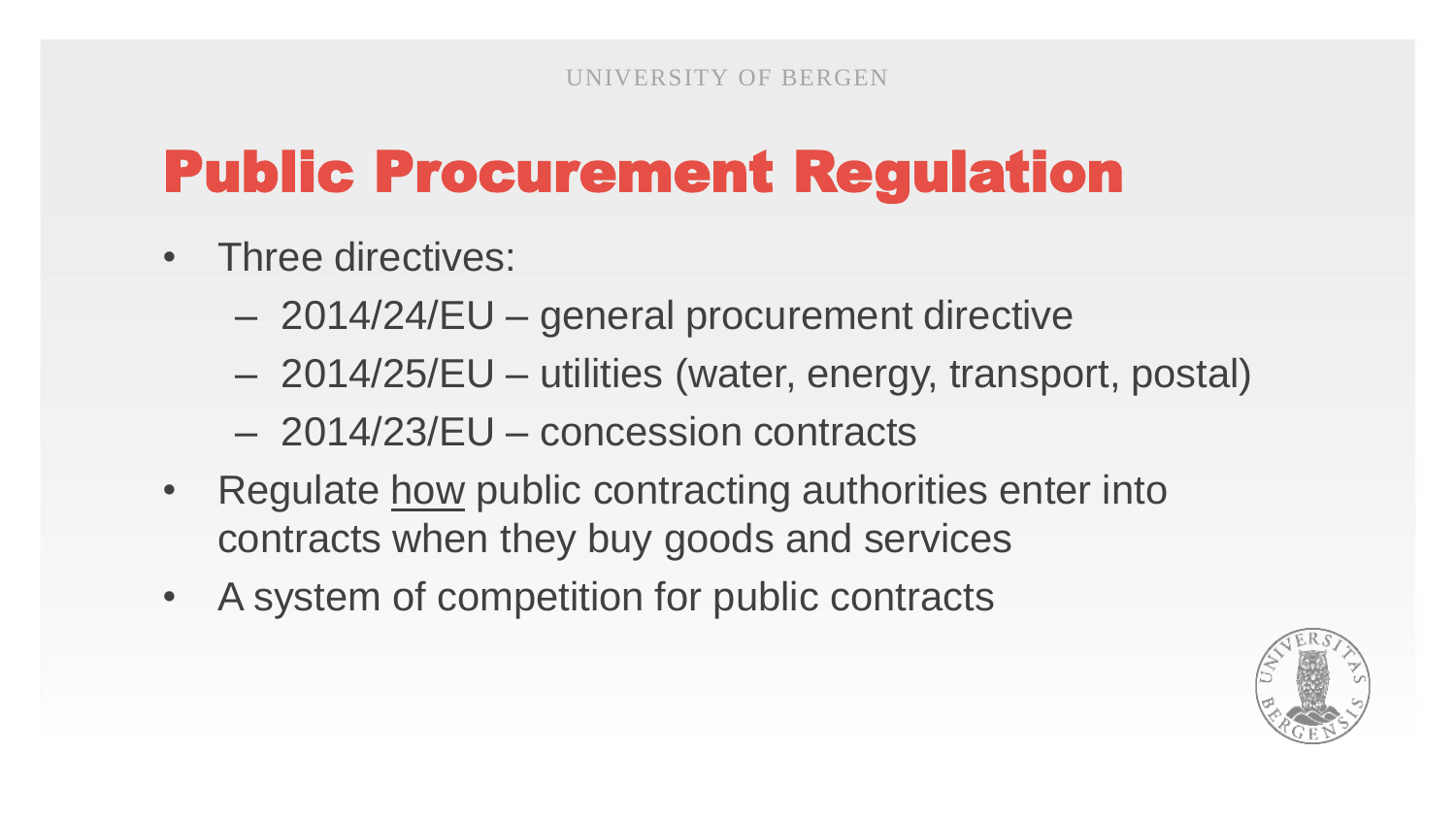# The procurement procedures

- Several different competitive procedures
	- Open, restricted, negotiated ++
- Similar structure
	- Publish a notice
	- Procurement documents technical spec, award criteria
	- Tender
	- (negotiate?)
	- Award price, quality

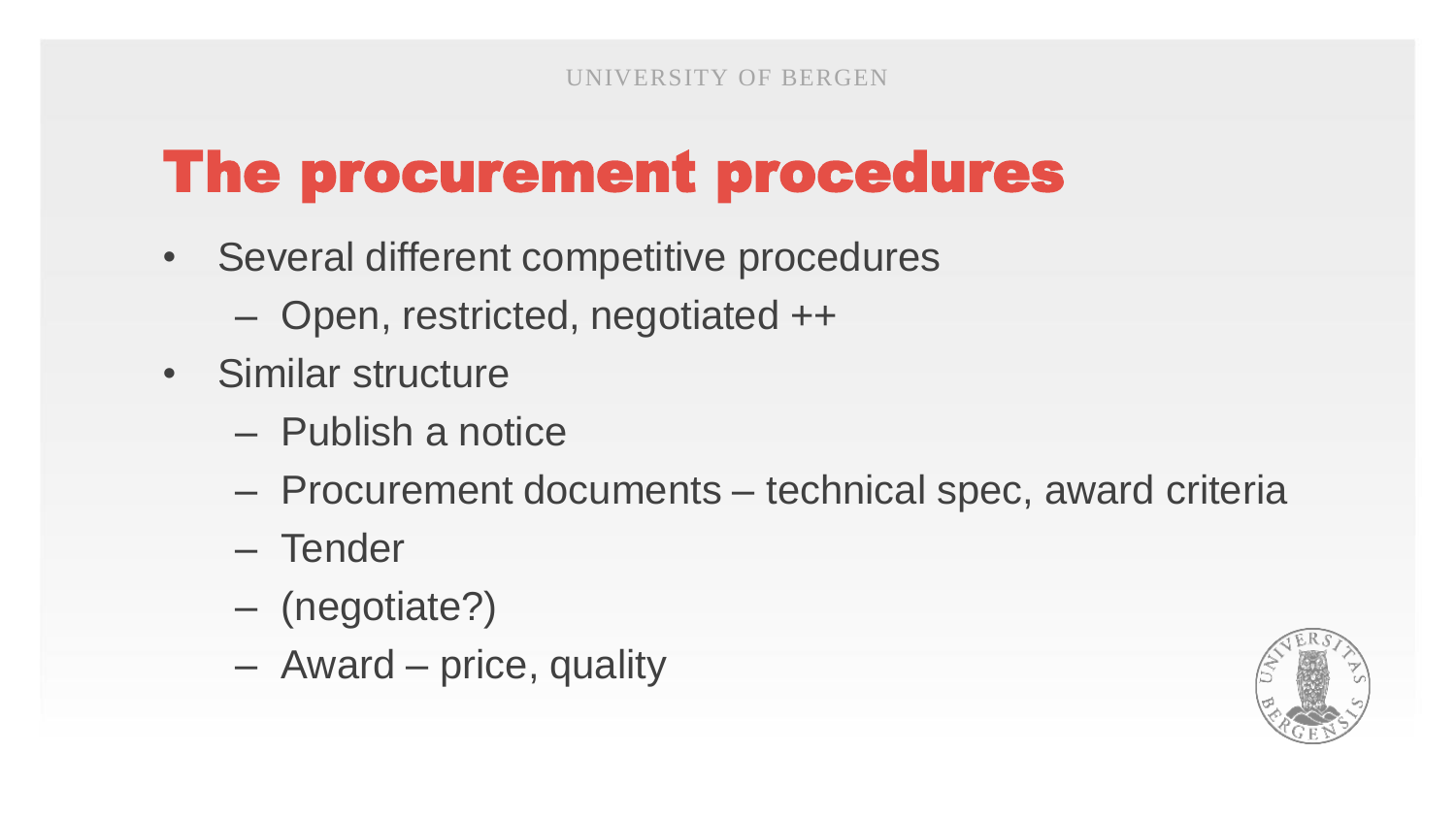# Aims and principles

- General aim:
	- Open up the market in the EU
	- Value for money
		- Spending tax money
- Based on general principles of equal treatment and transparency
	- Same requirements to all economic operators
	- Must know how the procedure will be conducted

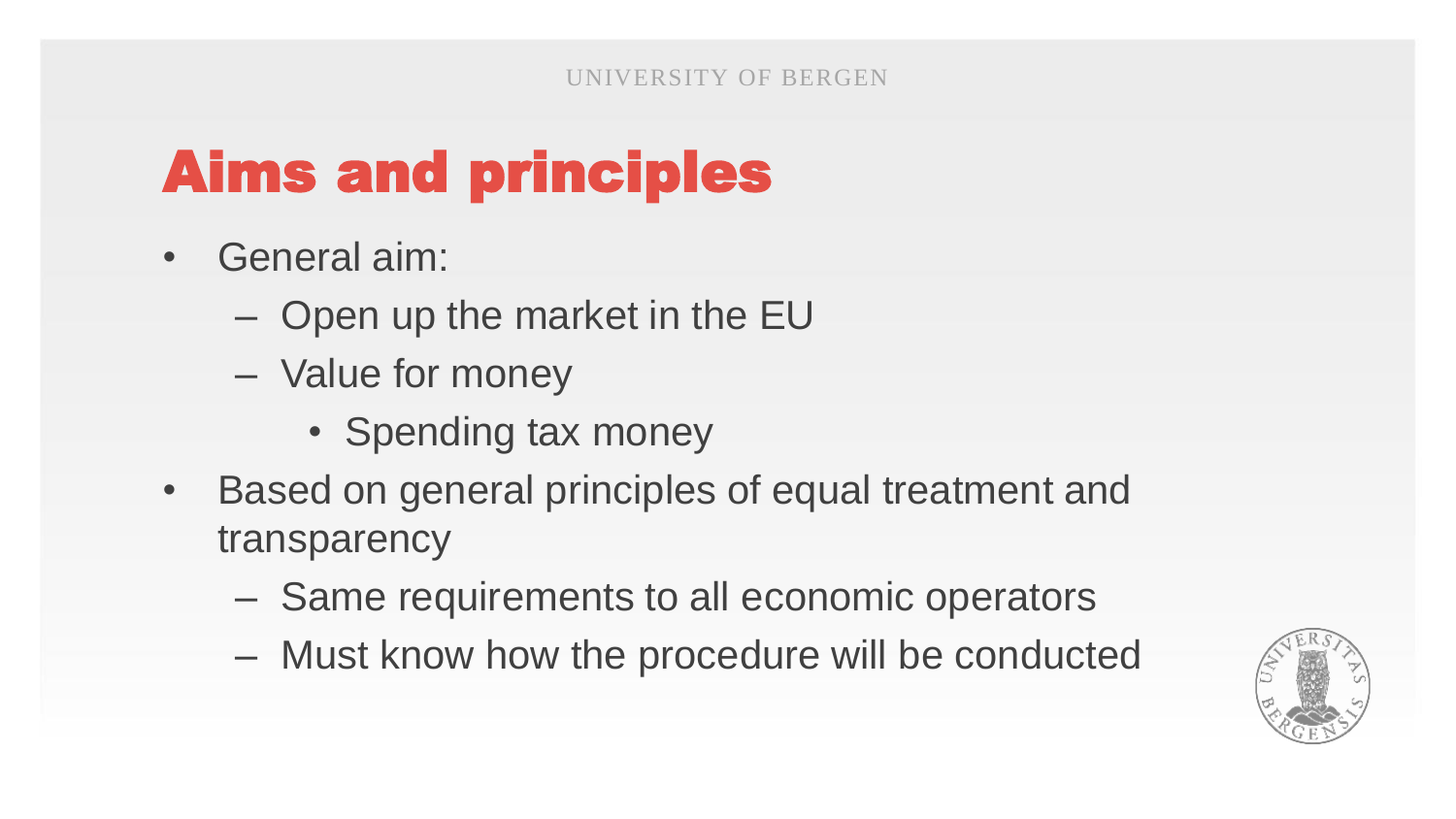#### Green Public Procurement

- Defined by the European Commission as "a process" whereby public authorities seek to procure goods, services and works with a reduced environmental impact throughout their life cycle when compared to goods, services and works with the same primary function that would otherwise be procured."
- Wide definition all situations where contracting authorities include environmental considerations

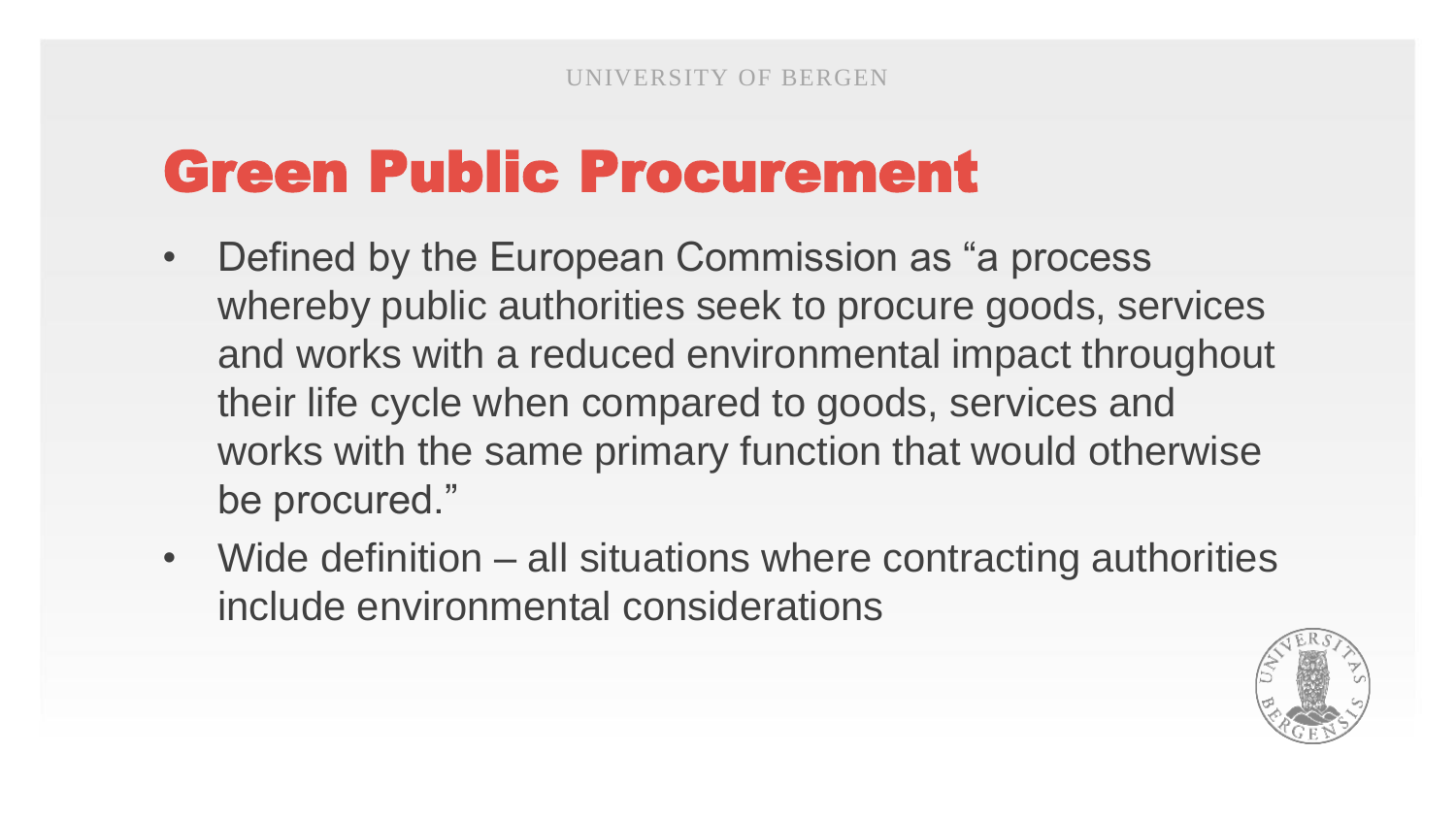### Emphasis in the directives

- Gradually increased attention in the directives
- In the beginning not mentioned
	- C-513/99 Concordia Bus
- 2004 Directives mentioned for the first time as a possible qualitative award criteria
- Now seen as an important tool towards reaching EU goal of a more environmentally sustainable economic market

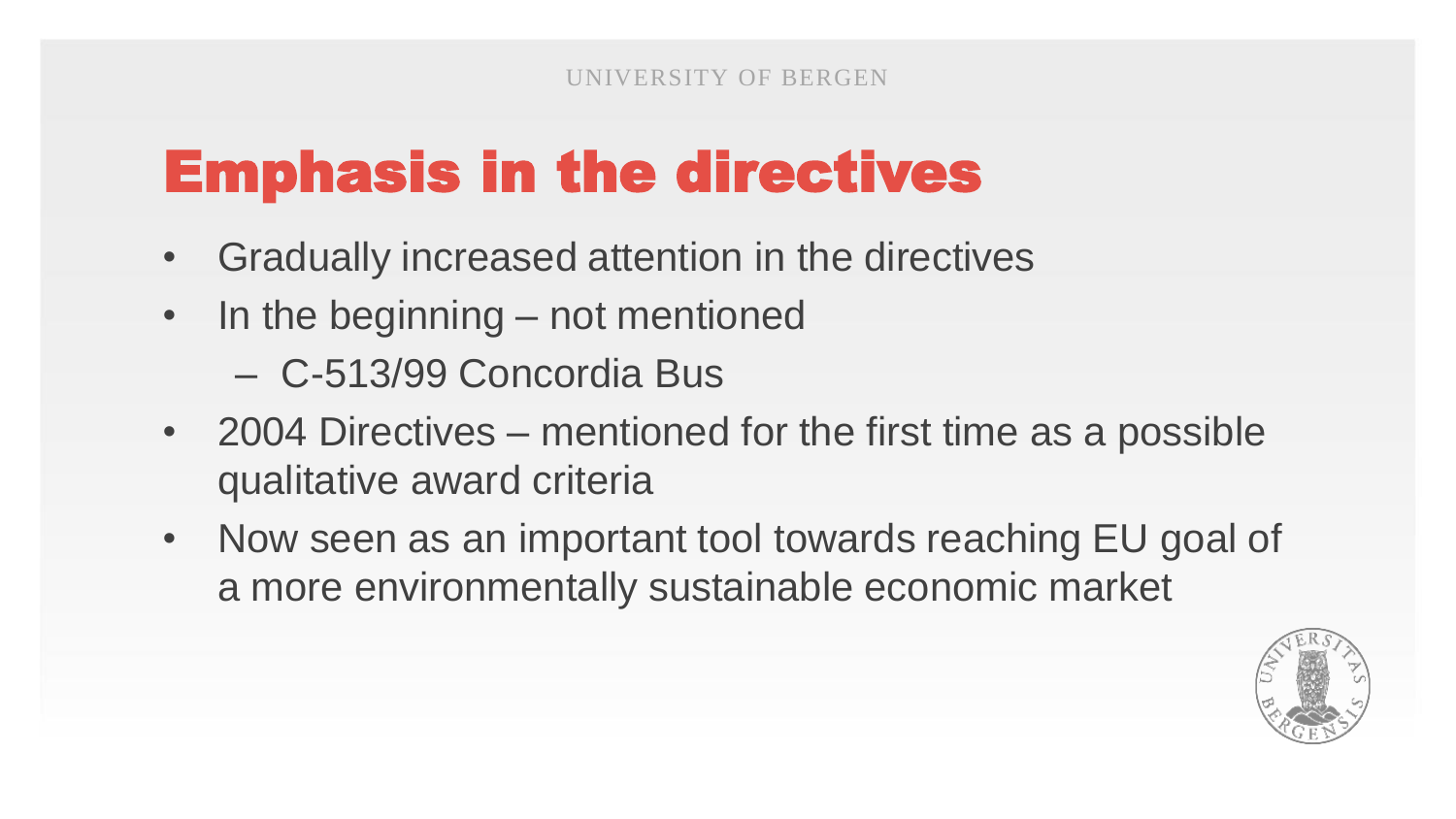- Recongnises that member states need to make other considerations than purely economical when purchasing
	- Lead by example
	- Implement environmental policies
- Recognition of contracting authorities´buyer power
- PP is a big market around 14 % of EU´s GDP
	- Environmental considerations in PP gives a competitive edge to greener products and can drive innovation

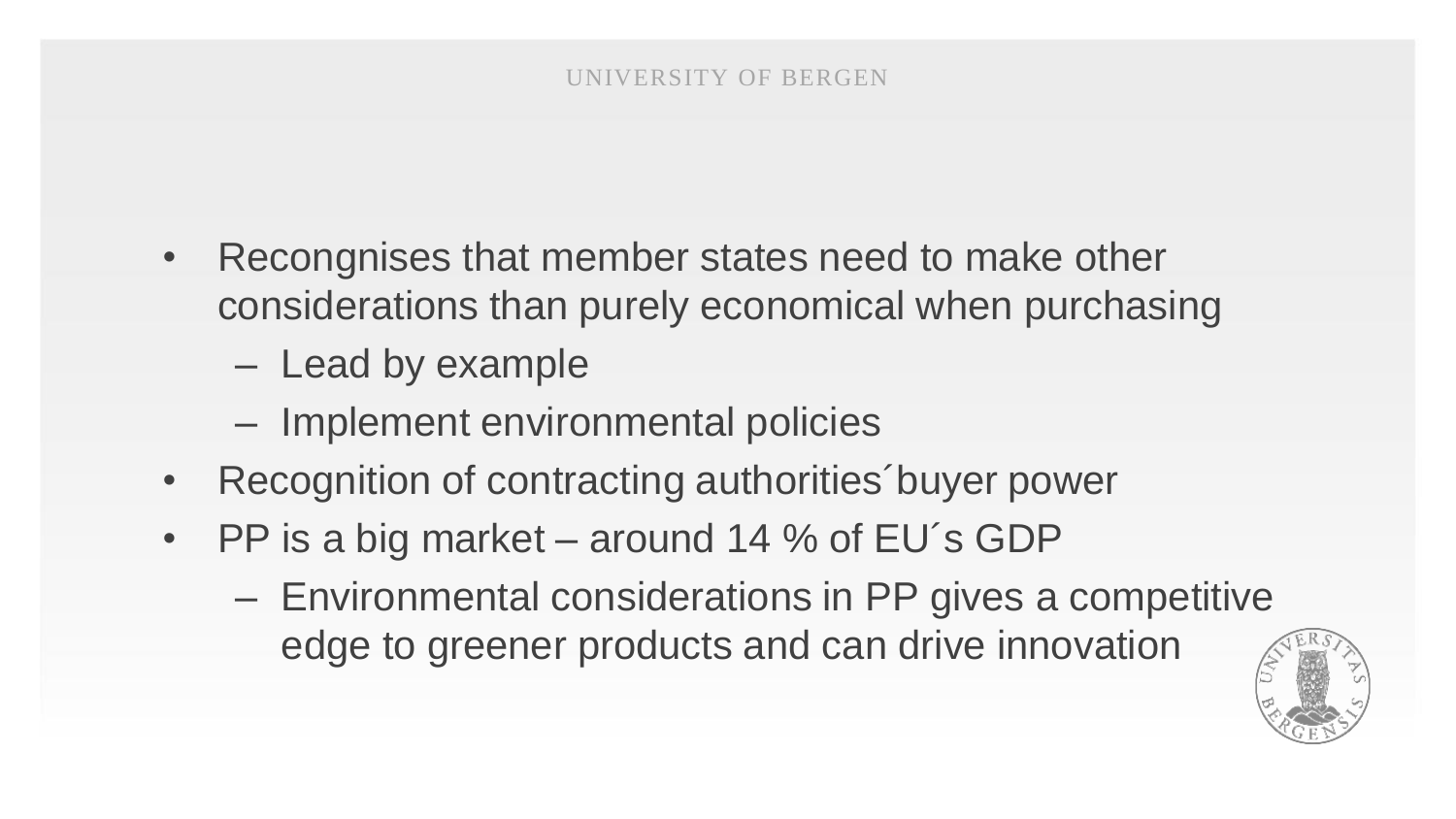## Green Procurement is voluntary

- Starting point: Green public procurement is voluntary
	- Not all contracting authorities are in a position to take such considerations
	- Increased price or better techinical qualities
- Natural as the rules regulates how to buy and not what to buy

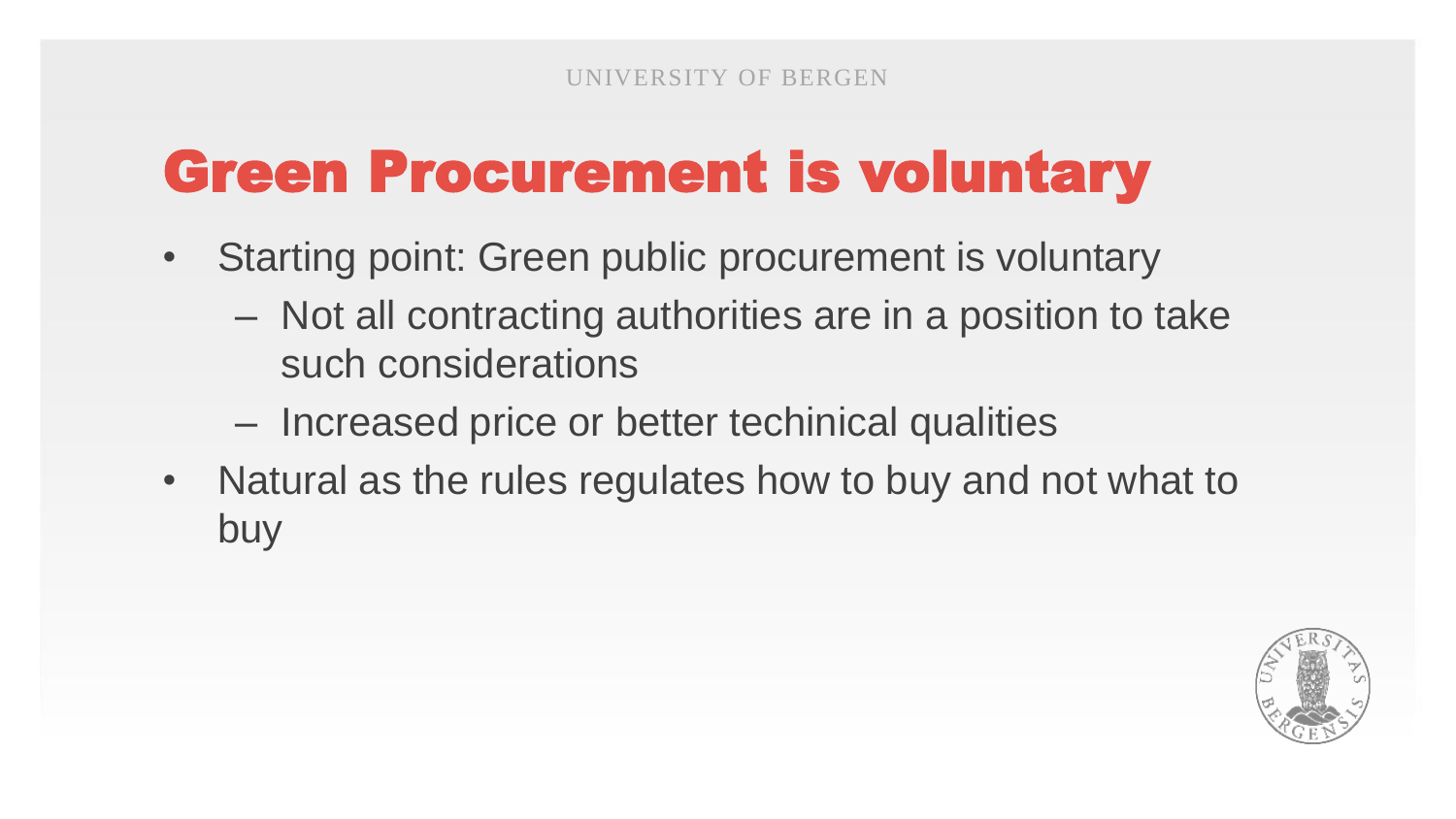- However: there is a general obligation to take measures ensure that economic operators comply with environmental law while perforrming public contracts
	- In connection with this is also a duty to reject tenders that have an abnormally low price because they don't fulfil legal obligations (art. 69 (3))
- Also some sectoral rules on green public procurement but these are not given in the general public procurement regulation

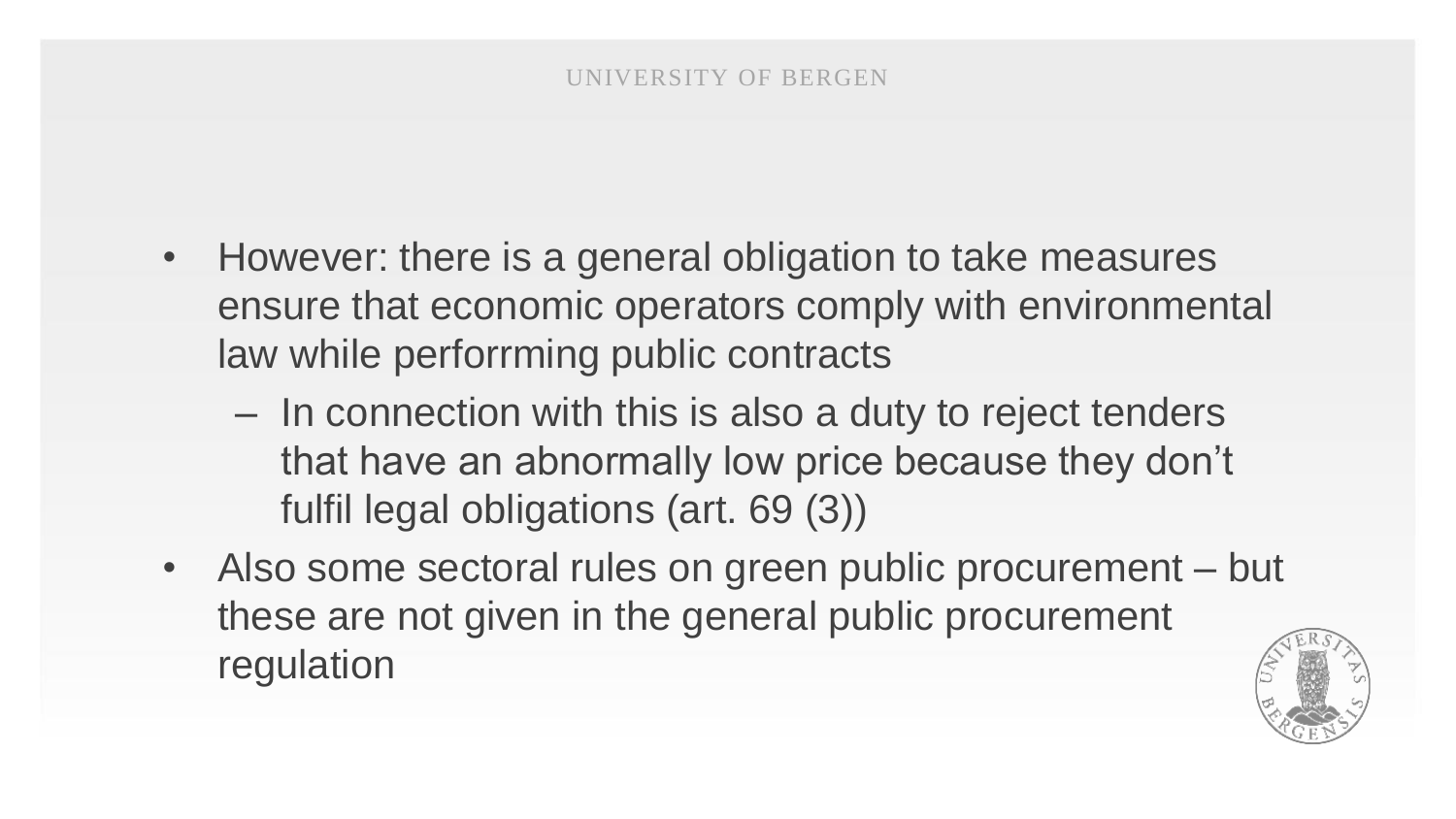#### Green Procurement – normal rules

- Contracting authorities must follow the rules in the directives
	- There are no exepmtions based on green procurement
- Use the same forms of competitive procedures
- Same rules govern environmental cosiderations as other qualitative requirements and criteria used in the procedure
	- However some clarifications in the directives

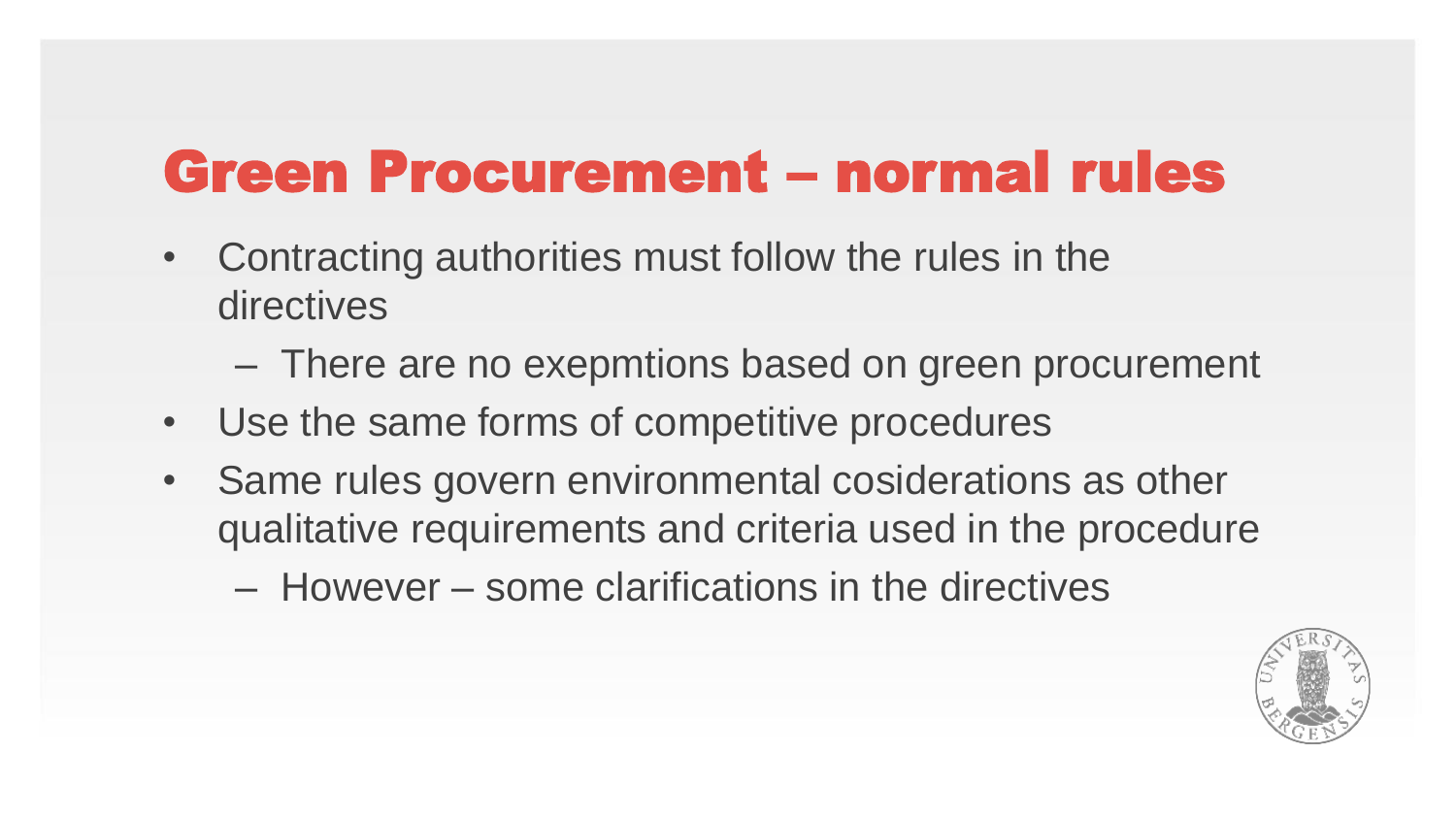#### Procedures

- As focus on green procurement has grown the rules have become more flexible and better accommodates this
- Traditionally rules has been seen as quite rigid
- Open and restricted procedures
	- Notice tender -award
- When conducting green procurement contracting authorities need knowledge about existing greener solutions
- Can contact suppliers before the procedure

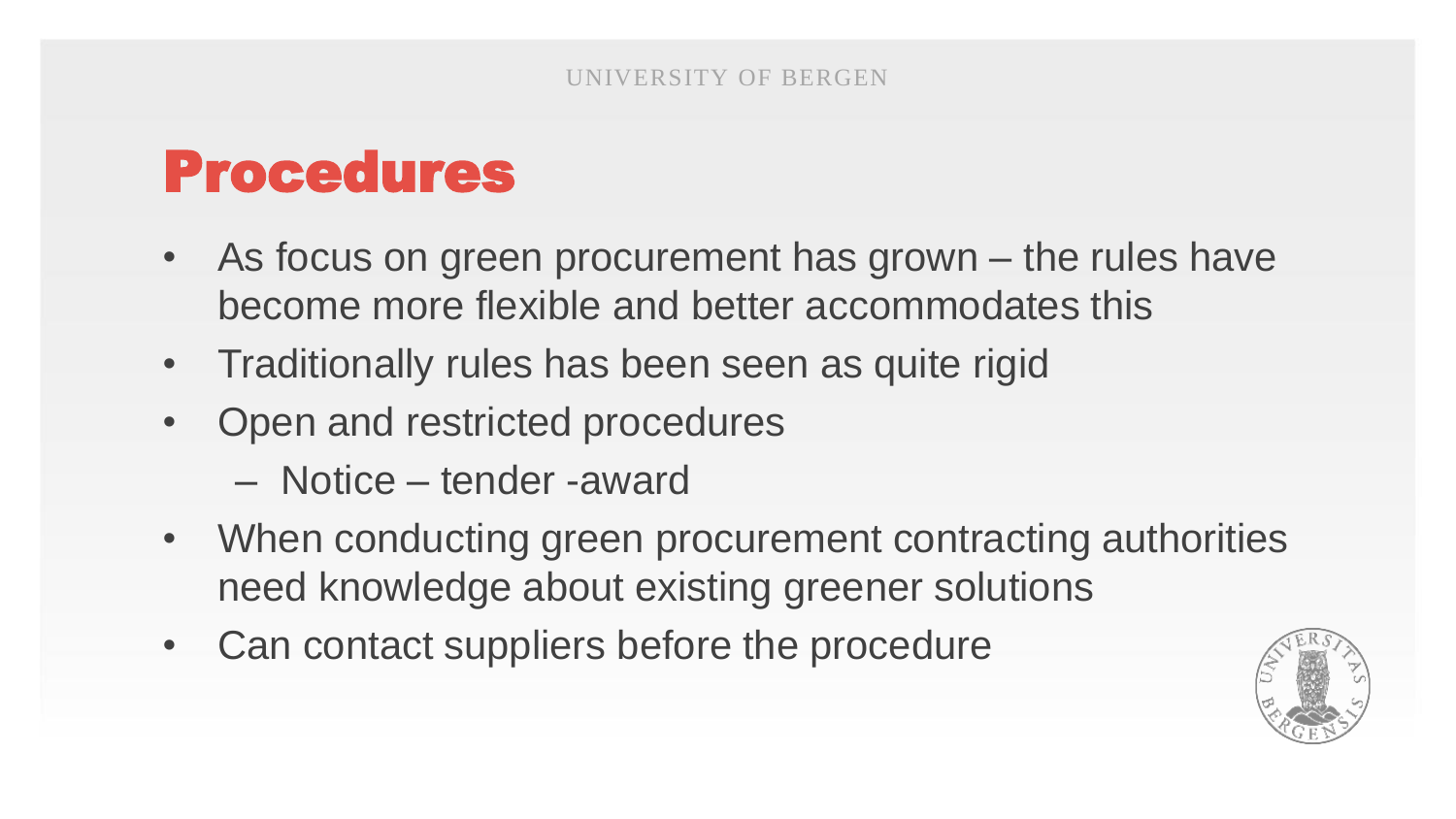#### UNIVERSITY OF BERGEN

- Also much focus on innvation through green procurement
- Increased use of:
	- Negotiated procedure
	- Competitive dialogue
- New procedure
	- Innovation partnership

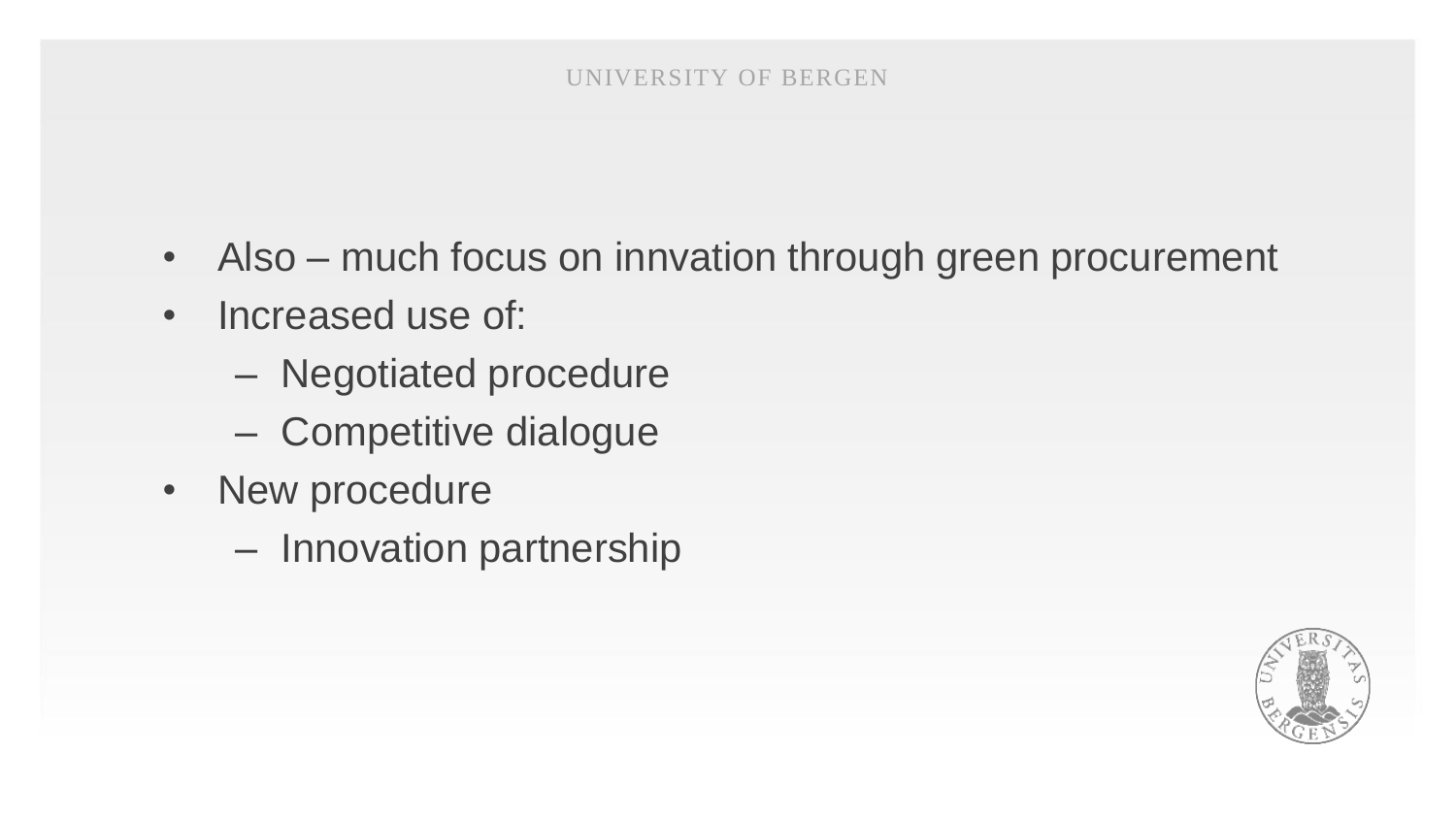## Requirements and criteria

- In procurement procedures contracting authorities can express environmental considerations as
	- Requirements must be fulfilled
		- Example: low emissions or be energy efficient
	- Award criteria
		- Evaluate how well criteria are fulfilled
		- Example: the more energy efficient the better score
		- Will be weighed against other qualities

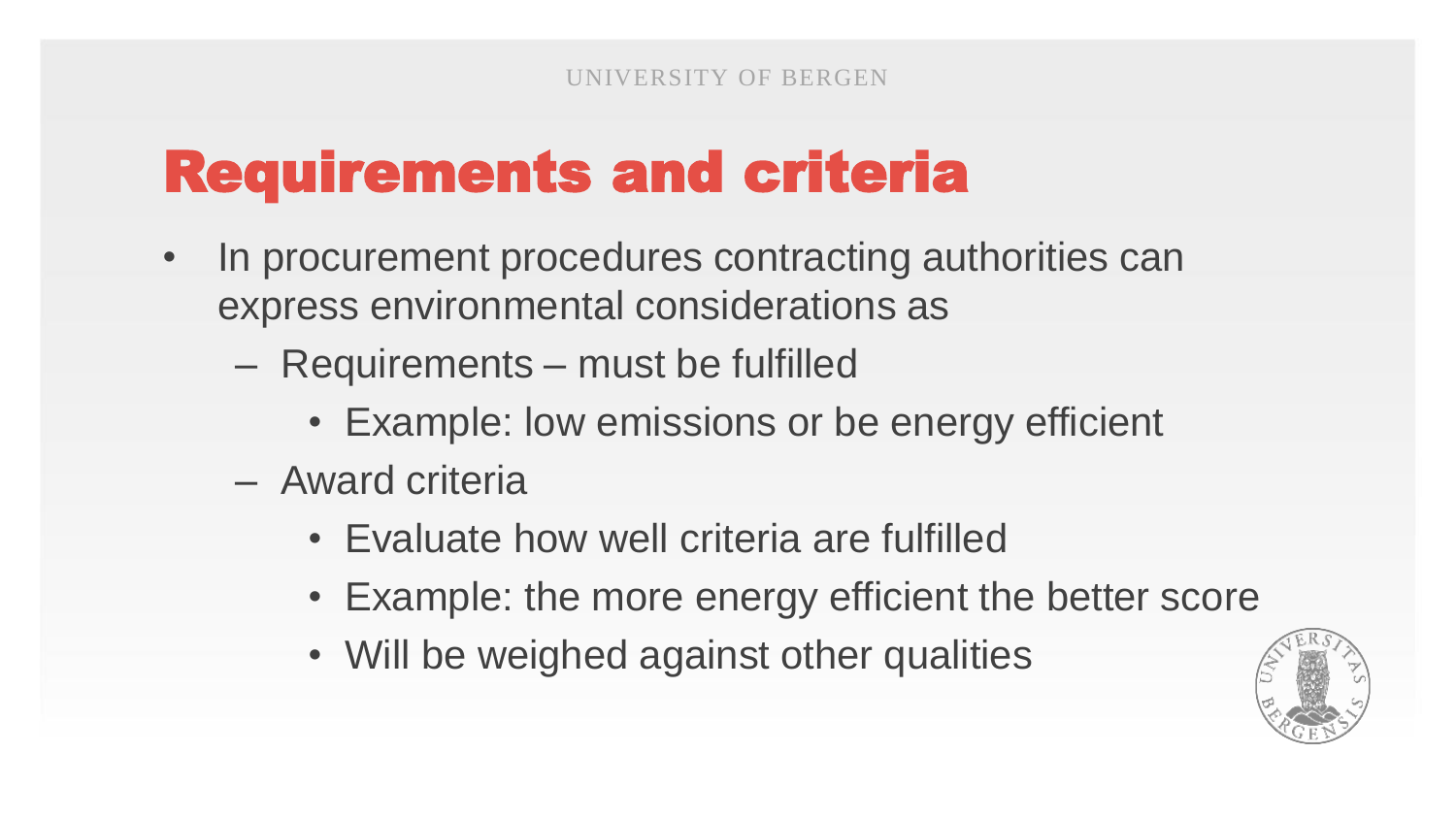- Both needs to be linked to the subject matter of the contract
	- Must relate to the goods or services purchased
	- May not relate to suppliers products in general
- Directive specify that it can be linked to any stage in the lifecycle of the product
	- This opens the possibility for a wide array of considerations and to reward innovation at all stages of a products life

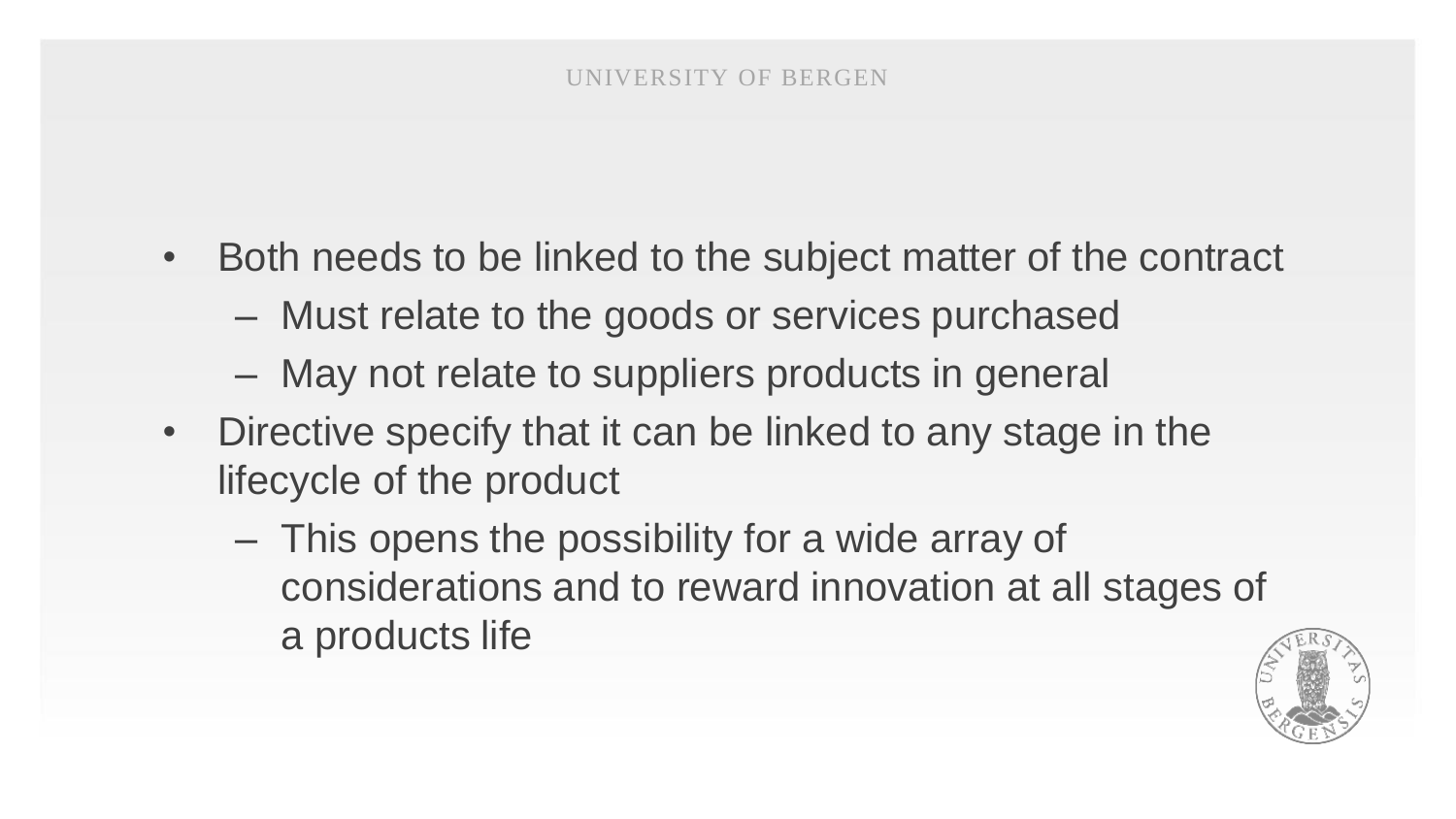- Evaluating how green a product is can be hard
	- The directives allow the contracting authorities to ask for eco labels to verify that they fulfil specifications or how well they fulfil criteri